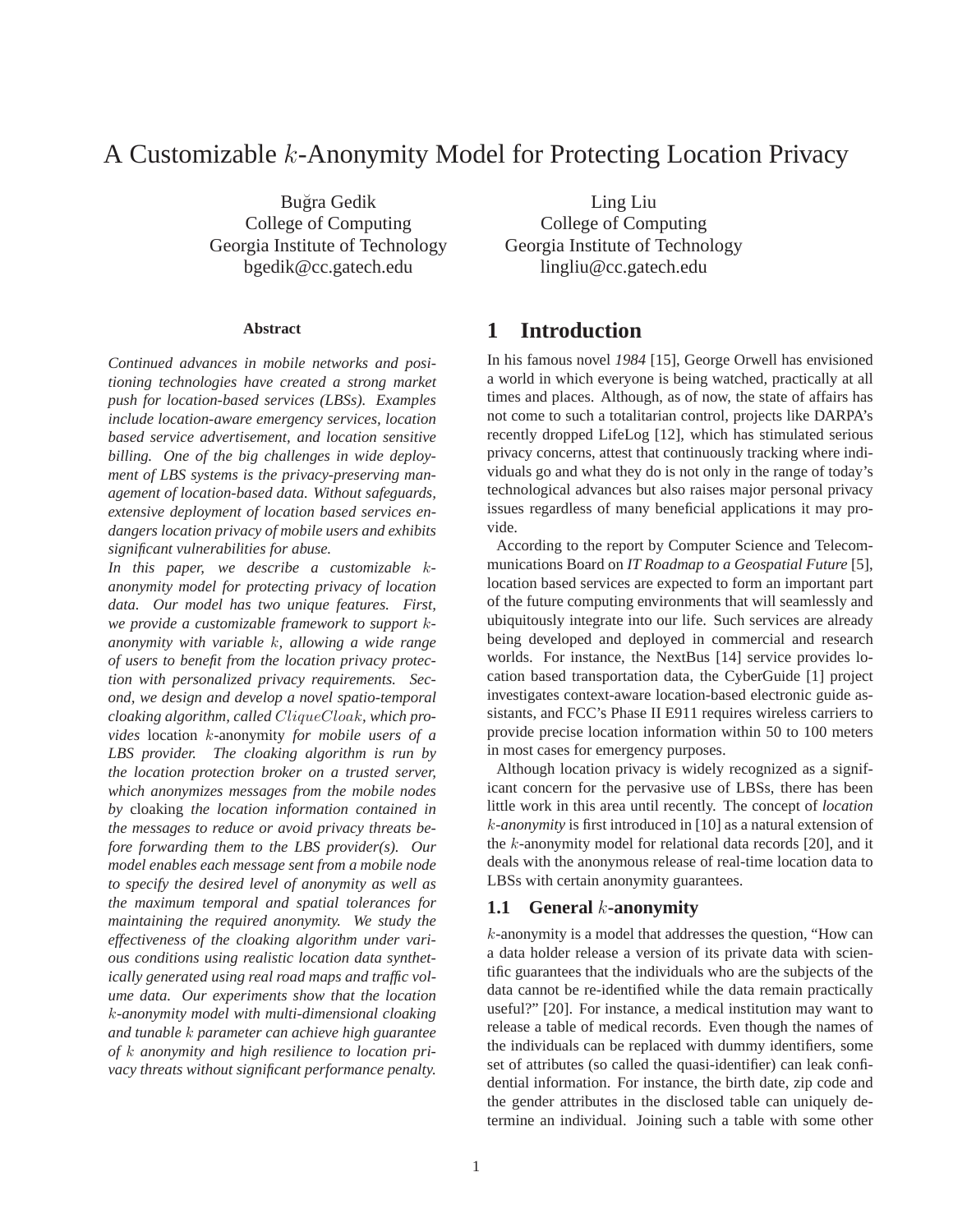publicly available information source, like a voters list table, which consists of records containing the attributes that make up the quasi-identifier as well as the identities of individuals, the medical information can be easily linked to individuals. k-anonymity prevents such a privacy breach by ensuring that each individual record can only be released if there is at least  $k - 1$  other (distinct) individuals whose associated records are indistinguishable from the former in terms of their quasi-identifier values.

#### **1.2 Location** *k***-anonymity**

In the context of LBSs and mobile users, location  $k$ -anonymity demands that location information contained in a message sent from a mobile user to a LBS should be indistinguishable from at least  $k - 1$  other messages from different mobile nodes [10]. Generally speaking, anonymity in LBSs depends on the trustworthiness of the entities involved and needs to be addressed at multiple layers in the network stack. In this paper we tackle the problem of location  $k$  anonymity at the application layer by giving LBS providers access to anonymous location information.

The location protection algorithm uses *spatio-temporal cloaking* to transform each original message from a mobile node into a privacy protected message with the  $k$ -anonymity guarantee.

As shown in  $[10]$ , location  $k$ -anonymity can be used to prevent attacks such as *Restricted Space Identification* and *Observation Identification*. The former reveals identity by relating a known location-person association to a message, whereas the later reveals identity by joining location information from external observation to a message.

### **1.3 Contributions and Scope of the Paper**

In this paper, we describe a customizable  $k$ -anonymity model for protecting privacy of location data. *Conceptually*, instead of using a uniformed  $k$  for all messages [10], we provide efficient algorithms and system level facilities to support customizable  $k$  at per-message level. Each message can specify a different  $k$  anonymity value based on its specific privacy requirement. Furthermore, each message can specify its preferred *spatial and temporal tolerance* level in order to maintain the desired  $k$  anonymity property. We call such tolerance specification and preference of  $k$  value, the anonymity constraint of the message. By providing a customizable framework to support  $k$ -anonymity with variable anonymity constraints, we allow a wide range of users to benefit from the location privacy protection with personalized privacy requirements.

*Algorithmically*, in order to anonymize a message originated by a mobile user, the spatial position information of the mobile user contained in the message is converted into a two dimensional spatial box, and the timestamp of the message is converted into a temporal interval by the cloaking algorithm according to the anonymity constraint specification of the message. The resulting three dimensional box, called the *spatiotemporal cloaking box* of the message, indicates the acceptable decrease of the spatial resolution of location information and the tolerable delay of the message in the effort to meet the specified k-anonymity requirement of the message, namely we need to find a minimal spatio-temporal cloaking box under the specified spatial and temporal tolerance constraints, such that there are at least  $k - 1$  other messages from other mobile users with the same spatio-temporal cloaking box. We call the transformed message the k-anonymized message.

There are a number of challenges for supporting a customizable k-anonymity model. The first key challenge is to design a spatio-temporal cloaking algorithm that is capable of handling variable  $k$  anonymity requirements. The second key challenge is to find the minimal spatio-temporal cloaking box for each  $k$ -anonymized message such that  $k$ -anonymity can be satisfied with higher (close to optimal) spatio-temporal resolution than the acceptable spatio-temporal tolerance specified by the anonymity constraint of the original message.

We develop a novel spatio-temporal cloaking algorithm, called CliqueCloak, to implement quality and performance optimizations for the spatio-temporal cloaking. To our knowledge, the proposed *ClicqueCloaking* algorithm has two distinct characteristics. First, it supports location  $k$ -anonymity with customizable  $k$  as well as spatial and temporal tolerance constraints. Second, it can continuously process a stream of messages for location k-anonymity. We conduct a series of experimental evaluations on the effectiveness of the cloaking algorithm under various conditions using realistic location data synthetically generated using real road maps and traffic volume data. Our experiments show that the location  $k$ -anonymity model with multi-dimensional cloaking and tunable  $k$  parameter can achieve high guarantee of  $k$  anonymity and high resilience to location privacy threats without significant performance penalty.

## **2 Related Work**

**Location Anonymity.** The work presented in this paper is highly inspired by [10]. The main contribution of [10] is to introduce the concept of location  $k$ -anonymity in the context of LBSs, the quadtree-based algorithm for performing spatial and temporal cloaking, and the analysis of privacy threats through location information. However, the location k-anonymity model proposed in [10] suffers from several assumptions. First, it assumes a system-wide static  $k$  value for all messages, which is unrealistic in practice as mobile users tend to have varying privacy protection requirements under different contexts and on different subjects. Second, the quadtree-based algorithm anonymizes the messages by dividing the quadtree cells until the number of messages in each cell falls below k and returning the previous quadrant for each cell as the spatial cloaking box of the messages under that cell. This approach fails to provide any quality of service guarantees with respect to the sizes of the cloaking boxes produced and is highly dependent on the existence of a system wide static  $k$  value. It is also unclear how the quadtree-based algorithm can be ex-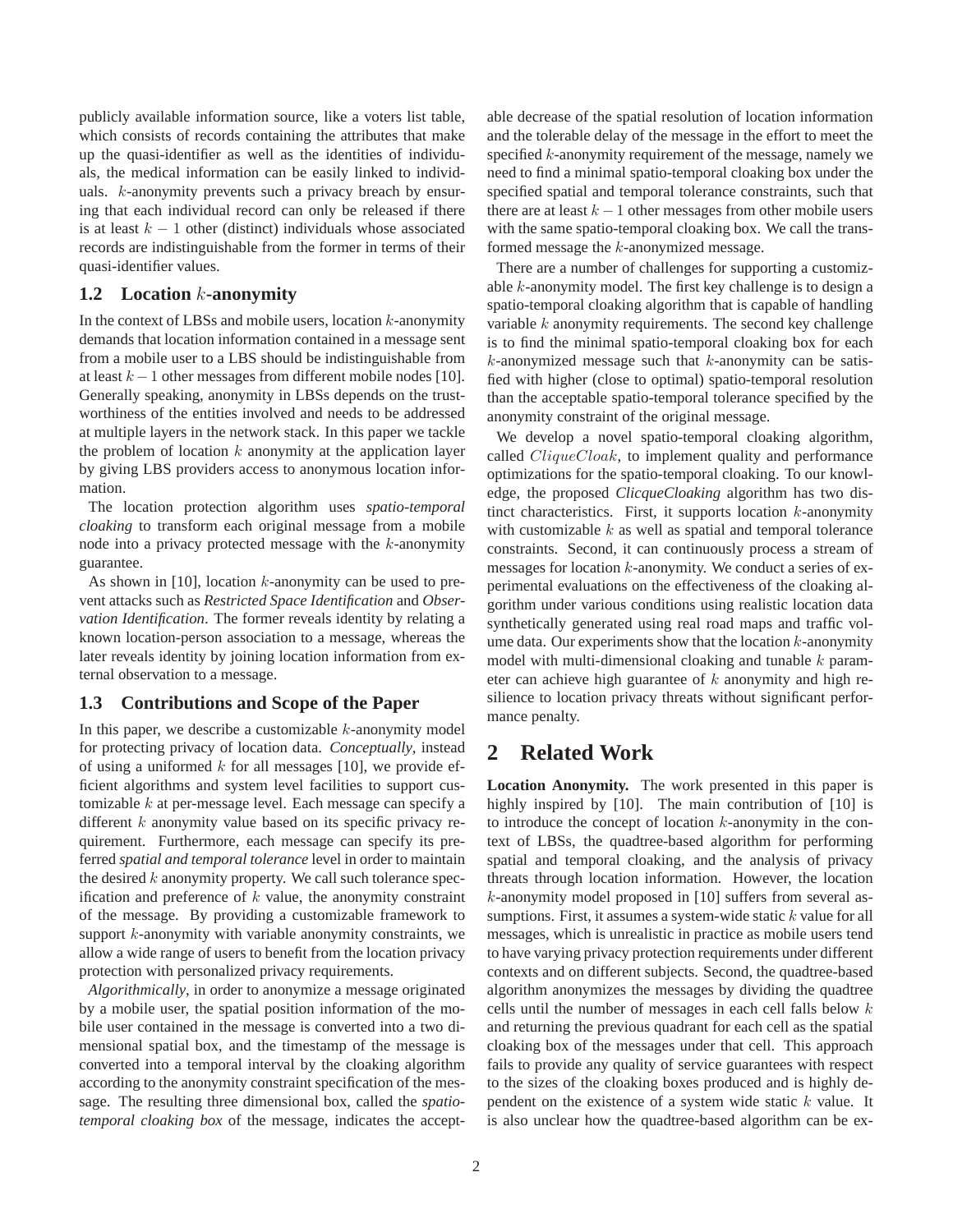tended to work with a stream of incoming messages. In comparison, our customizable framework for location  $k$ -anonymity captures the desired degree of anonymity on per-message base, supporting mobile users with diverse context-dependent location privacy requirements. Our  $CliqueClock$  algorithm is efficient and can anonymize a stream of messages, where each message can specify an independent  $k$  value, as well as customized spatial and temporal tolerance values to restrict the size of the cloaking box produced by the cloaking algorithm.

**Anonymity Support in Databases.** Samarati and Sweeney have developed a k-anonymity model [20] for protecting data privacy and a set of generalization and suppression techniques [21] for safeguarding the anonymity of individuals whose information is recorded in database tables. There exists large amount of work in the subject of statistical databases, with regard to providing security to statistical databases against disclosure of confidential information. Such disclosures may occur if through the answer to one or more queries an adversary can infer the exact value of or an accurate estimate of a *confidential attribute* of an individual.

Based on the survey by Adam and Wortman [2], privacy protection mechanisms suggested in the statistical databases literature can be classified under three general methods, namely *query restriction*, *data perturbation*, and *output perturbation*. In query restriction, the queries are evaluated against the original database, but the results are only reported if the queries meet certain requirements. There are many flavors of query restriction, like restricting the number of entities in the result set [8], controlling the overlap among the successive queries from each user [7], keeping up-to-date logs of all queries made by each user and constantly checking for possible compromise whenever a new query is issued [4], and clustering individual entities in a number of mutually exclusive subsets and restricting the queries to the statistical properties of these subsets [18]. In data perturbation, the database is perturbed and the queries are evaluated against the perturbed database. This is usually done by replacing the database with a sample of it [16, 11], or by perturbing the values of the attributes in the database [22]. In output perturbation, the results to the queries are perturbed, whereas the original database is not. This is commonly achieved by sampling the query results [6] or by introducing a varying perturbation (not permanent) to the data that are used to compute the result of a given query [3].

Our work, although it is in a different context, can be viewed as perturbation of the attribute values of the messages sent by mobile nodes communicating with external LBS providers through a trusted anonymity server.

### **3 Customizable** *k***-anonymity Model**

We assume a model in which mobile nodes communicate with external LBS providers through one or a collection of central anonymity servers located at trusted computing bases. The mobile nodes initialize the communication with the anonymity server through an authenticated and encrypted connection.

Each message from a mobile node contains location information regarding the mobile node and a timestamp, in addition to service specific information. Upon receiving a message from a mobile node, the anonymity server decrypts the message and removes any identifiers (such as IP addresses) and perturbs the position data through spatio-temporal cloaking according to our CliqueCloak algorithm, and then exports the anonymized message to the LBS provider.

#### **3.1** *k***-Anonymous Location Information**

In order to capture varying location privacy requirements and ensure different levels of service quality, each message originated from mobile nodes also specifies its *anonymity level* (k value), *spatial tolerance* and *temporal tolerance*. The main task of a location anonymity server is to transform each message received from mobile nodes into another message that can be safely (k-anonymously) exported (forwarded) to the LBS provider. The key idea underlying the location  $k$ -anonymity model is two-fold. First, a given degree of location anonymity can be maintained, regardless of population density, by decreasing the location accuracy through enlarging the revealed spatial area, such that there are other  $k-1$  mobile nodes present in the same spatial area. This approach is called spatial cloaking. Second, one can achieve the location anonymity by delaying the message until  $k$  mobile nodes have visited the same area located by the message sender. This approach is called temporal cloaking.

We denote the set of messages received from the mobile nodes as  $S$ . We formally define the messages in the set  $S$  as follows:

$$
m_s \in S: \langle u_{id}, r_{no}, \{t, x, y\}, k, \{d_t, d_x, d_y\}, C \rangle
$$

Messages are uniquely identifiable by the sender's identifier, message reference number pairs, (u*id*, r*no*), within the set S. Messages from the same mobile node have same sender identifiers but different reference numbers. In a received message, x, y, and t together form the three dimensional *spatio-temporal point* of the message, denoted as  $P(m_s)$ . The coordinate  $(x, y)$ refers to the spatial position of the mobile node in the two dimensional space (i.e., x-axis and y-axis), and the timestamp  $t$ refers to the time point at which the mobile node was present at that position (temporal dimension: t-axis of the message). The  $k$  value of the message specifies the desired minimum *anonymity level.* A value of  $k = 1$  means that anonymity is not required for the message. A value of  $k > 1$  means that the transformed message will be assigned a spatio-temporal cloaking box that is indistinguishable from at least  $k-1$  other transformed messages, each from a different mobile node. Larger  $k$  values imply higher degree of anonymity. The  $d_t$  value of the message represents the temporal tolerance specified by the user. It means that, the transformed message should have a spatio-temporal cloaking box whose projection on the temporal dimension does not contain any point more than  $d_t$  distance away from t. Similarly,  $d_x$  and  $d_y$  specify the tolerances with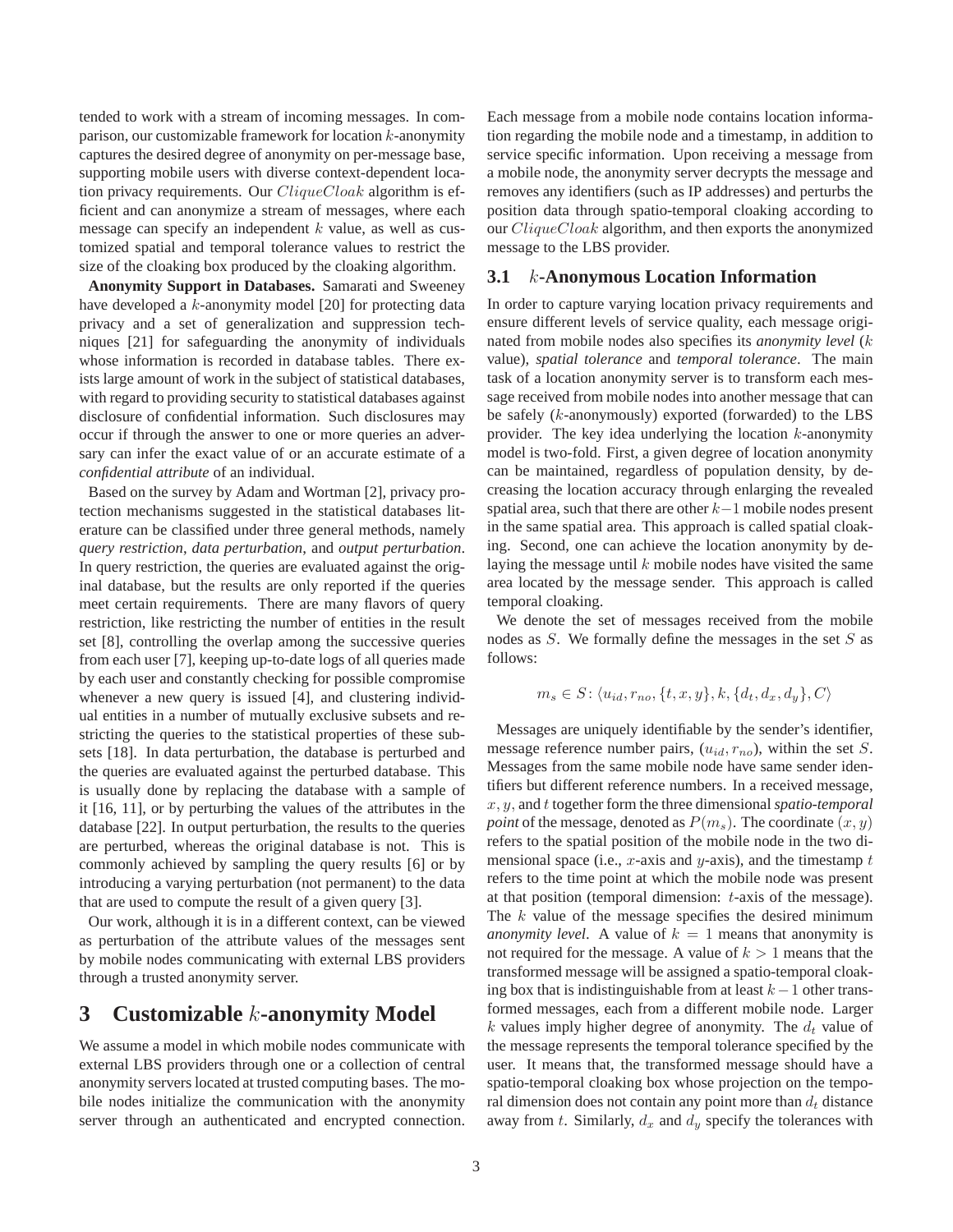respect to the spatial dimensions. The values of these three parameters are dependent on the requirements of the external LBS and users' preferences with regard to quality of service. For instance, larger spatial tolerances may result in less accurate results to location-dependent service requests and larger temporal tolerances may result in higher latencies of the messages. Let  $\Phi(v, d) = [v - d, v + d]$  be a function that extends a numerical value  $v$  to a range by amount  $d$ . Then, we denote the *anonymity constraint box* of a message m*<sup>s</sup>* as  $B_{cn}(m_s)$  and define it as  $(\Phi(m_s.x, m_s.d_x), \Phi(m_s.y, m_s.d_y),$  $\Phi(m_s.t, m_s.d_t)$ ). The field C in  $m_s$  denotes the message content.

We denote the set of transformed (*anonymized*) messages as  $T$ . We formally define the messages in the set  $T$  as follows:

$$
m_t \in T: \langle u_{id}, r_{no}, \{X : [x_s, x_e], Y : [y_s, y_e], I : [t_s, t_e] \}, C \rangle
$$

For each message  $m<sub>s</sub>$  in S, there exists at most one corresponding message  $m_t$  in T. We call the message  $m_t$ , the *transformed format* of message  $m_s$ , denoted as  $m_t = R(m_s)$ . Concretely, if  $m_t = R(m_s)$ , then  $m_t.u_{id} = m_s.u_{id}$  and  $m_t.r_{no} = m_s.r_{no}.$  The  $(u_{id}, r_{no})$  fields of a message in T should be replaced with a dummy identifier before the message can be safely exported to the LBS provider. In a transformed message, X : [x*s*, x*e*] denotes the extent of the *spatio-temporal cloaking box* of the transformed message on the x-axis, with  $x_s$  and  $x_e$  denoting the two end points of the interval. The definitions of  $Y : [y_s, y_e]$  and  $I : [t_s, t_e]$  are similar with yaxis and  $t$ -axis replacing the  $x$ -axis, respectively. We denote the *spatio-temporal cloaking box* of a transformed message as  $B_{cl}(m_t)$  and define it as  $(m_t.X, m_t.Y, m_t.I)$ . The field C in  $m<sub>t</sub>$  denotes the message content. We describe how the fields of a transformed message in set  $T$  relates to its counterpart in set S, in the following subsection.

#### **3.2** *k***-anonymity Constraints**

The following basic properties must hold between a raw message  $m_s$  in S and its transformed format  $m_t$  in T:

- *Spatial Containment*:  $m_s \, x \in m_t \, X, m_s \, y \in m_t \, Y$
- *Spatial Resolution*:  $m_t$ . $X \subset \Phi(m_s.x, m_s.d_x)$  and  $m_t.Y \subset \Phi(m_s.y, m_s.d_y)$
- *Temporal Containment*:  $m_s.t \in m_t.I$
- *Temporal Resolution*: m*t*.I ⊂ Φ(m*s*.t, m*s*.d*t*)
- *Content Preservation*:  $m_s.C = m_t.C$

Spatial containment and temporal containment requirements simply state that the cloaking box of the transformed message,  $B_{cl}(m_t)$ , should contain the spatio-temporal point  $P(m_s)$  of the original message m*s*. Spatial resolution and temporal resolution requirements amount to say that, for each of the three dimensions, the extent of the spatio-temporal cloaking box of the transformed message should be contained within the interval defined by the tolerance value specified in the original message. This is equal to stating that the cloaking box of the transformed message should be contained within the constraint box of the original message, i.e.  $B_{cl}(m_t) \subset B_{cn}(m_s)$ . Content preservation is a trivial property, which ensures that the message content is copied as it is, from the original message to the transformed message.

We formally capture the essence of the location  $k$ -anonymity by the following requirement, which states that, for a message  $m<sub>s</sub>$  in S and its transformed format  $m<sub>t</sub>$  in T, the following condition must hold:

- *location k-anonymity*:  
\n
$$
\exists T' \subset T, \text{ s.t. } m_t \in T', |T'| \geq m_s.k,
$$
\n
$$
\forall_{\{m_{t_i}, m_{t_j}\} \subset T'}, m_{t_i}.u_{id} \neq m_{t_j}.u_{id} \text{ and }
$$
\n
$$
\forall_{m_{t_i} \in T'}, B_{cl}(m_{t_i}) = B_{cl}(m_t)
$$

The k-anonymity requirement demands that for each transformed message  $m_t$ , there has to be at least  $m_s$ . $k-1$  other transformed messages with the same spatio-temporal cloaking box, each from a different mobile node. A key challenge for the spatio-temporal cloaking algorithm is to find a set of messages within a minimal spatio-temporal cloaking box that satisfies the above conditions.

#### **3.3 Evaluation Metrics**

To evaluate the effectiveness of the proposed location  $k$ anonymity model, an important measure is the *success rate*. Concretely, the primary goal of the cloaking algorithm is to maximize the number of messages transformed successfully in accordance with location  $k$ -anonymity constraints. In other words, we want to maximize  $|T|$ . The **success rate** can be defined as the percentage of messages that are successfully anonymized (transformed), i.e.  $100 * |T|/|S|$ .

Other important measures of efficiency include *relative anonymity level*, *relative temporal resolution*, *relative spatial resolution*, and *message processing time*. The first three are measures related with quality of service, whereas the last one is a performance measure.

**Relative anonymity level** is a measure of the level of anonymity provided by the cloaking algorithm, normalized by the level of anonymity required by the messages. We define relative anonymity level over a set of transformed messages  $T' \subset T$  as  $\frac{1}{|T'|} \sum_{m_t=R(m_s)\in T'} \frac{|\{m|m\in T \wedge B_{cl}(m_t)=B_{cl}(m)\}|}{m_s.k}.$ Note that relative anonymity level cannot go below 1.

**Relative spatial resolution** is a measure of the spatial resolution provided by the cloaking algorithm, normalized by the minimum acceptable spatial resolution defined by the spatial tolerances. We define relative spatial resolution over a set of transformed messages  $T' \subset T$  as  $\frac{1}{|T'|}\sum_{m_t=R(m_s)\in T'}\sqrt{\frac{2*m_s.d_x*2*m_s.d_y}{||m_t.X||*||m_t.Y||}}$ , where  $||l||$ , when applied to an interval l, gives its length. Higher relative spatial resolution values imply more effective cloaking achieved with a smaller spatial cloaking region.

**Relative temporal resolution** is a measure of the temporal resolution provided by the cloaking algorithm, normalized by the minimum acceptable temporal resolution defined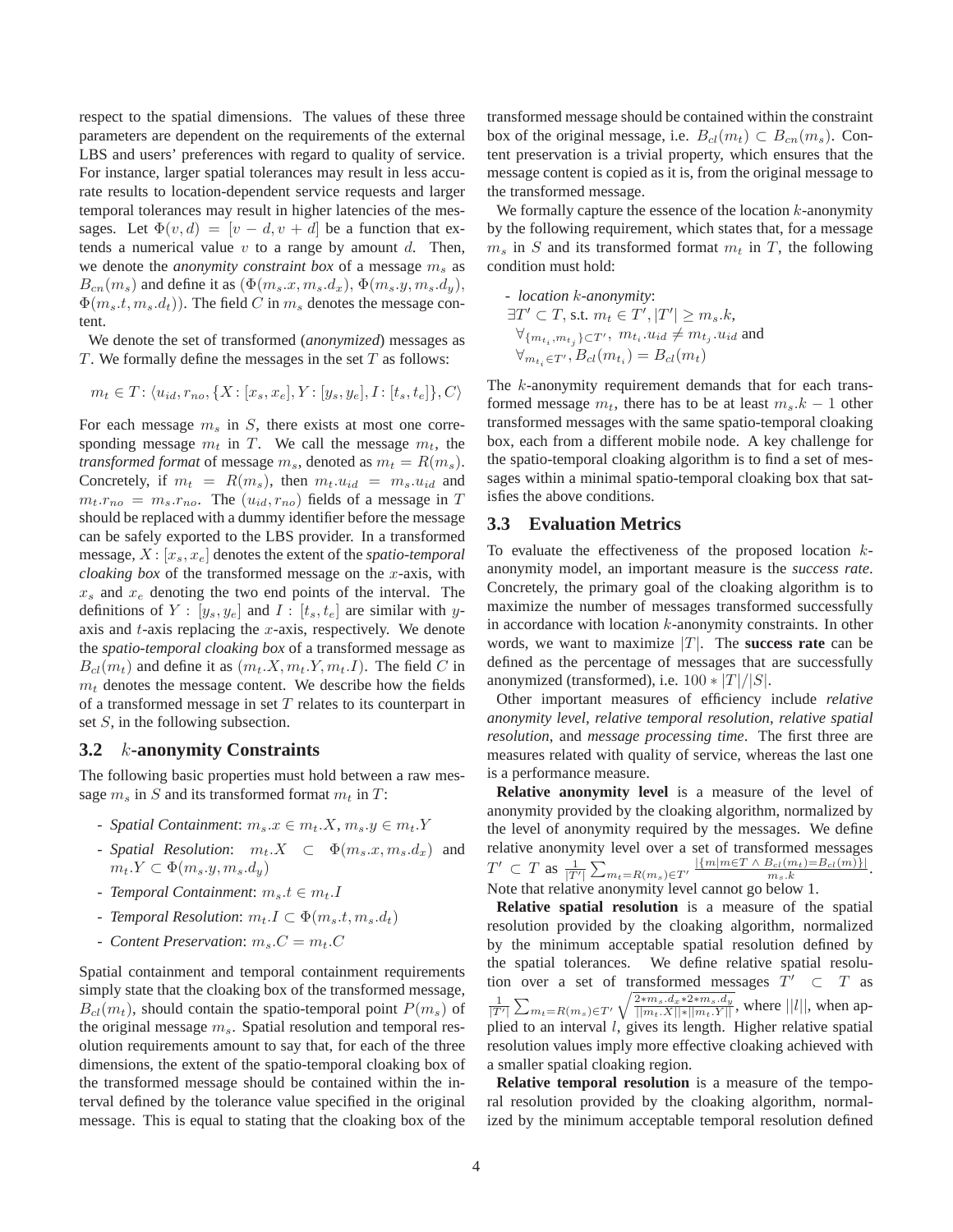by the temporal tolerances. We define relative temporal resolution over a set of transformed messages  $T' \subset T$  as  $\frac{1}{|T'|}$   $\sum_{m_t=R(m_s)\in T'} \frac{2*m_s.d_t}{||m_t.I||}$ . Higher relative temporal resolution values imply more effective cloaking achieved by a smaller temporal cloaking interval and thus with smaller delay. Relative spatial and temporal resolutions can not go below 1.

**Message processing time** is a measure of the running time performance of the cloaking algorithm. The message processing time may become a critical issue, if the computational power at hand is not enough to handle the incoming messages at a high rate. In the experiments reported in Section 6, we use the average CPU time needed to process  $10<sup>3</sup>$  messages as the message processing time.

#### **3.4 The Clique-Cloak Theorem**

A main technical challenge for developing an efficient cloaking algorithm is to find a set of messages and to assign the smallest possible spatio-temporal cloaking box to these messages, such that the  $k$ -anonymity requirements are satisfied for all messages in the set.

Consider a set  $M \subset S$  of messages that can be anonymized together. This implies that, these messages are from different mobile nodes and the highest  $k$  value they have is at most equal to the size of the set  $M$ . Then the best strategy, in terms of minimizing the size of the cloaking box of the transformed messages, is to use the minimum bounding rectangle (MBR) of the spatio-temporal points of the messages in  $M$  as the cloaking box of the transformed messages. This is because, any cloaking box has to satisfy the spatial and temporal containment requirements for all of the messages in  $M$ , thus should cover the MBR. We denote *the minimum spatio-temporal cloaking box* of a set  $M \subset S$  of messages that can be anonymized together as  $B_m(M)$ , and define it to be equal to the MBR of the points in the set  $\{P(m_s)|m_s \in M\}$ . Since the messages in M can be anonymized together, the cloaking box assigned to their transformed forms should be covered by the constraint boxes of all messages in  $M$ , according to the temporal and spatial resolution requirements. When the cloaking box is selected to be  $B_m(M)$ , the latter is equivalent to stating that each message's spatio-temporal point should be contained in the constraint boxes of all other messages in  $M$ . These observations naturally translate the problem of finding a set of messages that can be anonymized together, into the graph theoretical problem of finding cliques (with certain properties) in the following graph:

Let  $G(S, E)$  be an undirected graph where S is the set of vertices and  $E$  is the set of edges. There exists an edge  $e = (m_{s_i}, m_{s_i}) \in E$  between two vertices  $m_{s_i}$  and  $m_{s_i}$ , if and only if the following conditions hold: (i)  $P(m_{s_i}) \in B_{cn}(m_{s_i})$ , (ii)  $P(m_{s_i}) \in B_{cn}(m_{s_i})$ , (iii)  $m_{s_i}.u_{id} \neq m_{s_i}.u_{id}$ . We call this graph the *constraint graph*. The conditions (i), (ii), and (iii) together state that, two messages are connected in the constraint graph if and only if they originate from different mobile

nodes and their spatio-temporal points are contained in each other's constraint boxes defined by their tolerance values.

#### **Theorem 1** *Clique-Cloak Theorem*

*Let*  $M = \{m_{s_1}, m_{s_2}, \ldots, m_{s_l}\} \subset S$  *and*  $\forall_{1 \leq i \leq l}, m_{t_i} =$  $\langle m_{s_i}.u_{id}, m_{s_i}.r_{no}, B_m(M), m_{s_i}.C \rangle$ . Then,  $\forall_{1 \leq i \leq l}, m_{t_i}$  is a *valid transformed format of*  $m_{s_i}$ , *i.e.*  $m_{t_i} = R(m_{s_i})$ , *if and only if the set of messages* M *form an* l*-clique in* G(S, E) *such that*  $\forall_{1 \leq i \leq l}, m_{s_i}.k \leq l$ .

**Proof:** First we show that the left hand side holds if we assume that the right hand side holds. Spatial and temporal containment requirements are easily satisfied as we have  $\forall_{1 \leq i \leq l}, P(m_{s_i}) \subset B_m(M) = B_{cl}(m_{t_i})$  from definition of an MBR. It is easy to prove  $k$ -anonymity, as for any message  $m_{s_i} \in M$  there exists  $l \geq m_{s_i} \cdot k$  mes- ${\rm stages} \{m_{t_1}, m_{t_2}, \ldots, m_{t_l}\} \subset T \text{ s.t. } \forall_{1 \leq j \leq l}, B_m(M) =$  $B_{cl}(m_{t_i}) = B_{cl}(m_{t_i})$  and  $\forall_{1 \leq i \neq j \leq l}, m_{t_i}.u_{id} \neq m_{t_i}.u_{id}.$ The latter follows as  $M$  forms an *l*-clique and due to condition (iii) two messages  $m_{s_i}$  and  $m_{s_i}$  do not have an edge between them in  $G(S, E)$  if  $m_{s_i}.u_{id} = m_{s_i}.u_{id}$  and we have  $\forall_{1 \leq i \leq l}, m_{s_i}.u_{id} = m_{t_i}.u_{id}$ . It remains to prove that spatial and temporal resolution constraints are satisfied. To see this, consider one of any three dimensions in our spatio-temporal space, without loss of generality, say x-dimension. Let  $x_{min} =$  $min_{1 \leq i \leq l} m_{s_i} \cdot x$  and let  $x_{max} = max_{1 \leq i \leq l} m_{s_i} \cdot x$ . Since M forms an *l*-clique in  $G(S, E)$ , from condition (i) and (ii) we have  $\forall_{1 \leq i \leq l}$ ,  $\{x_{min}, x_{max}\} \subset \Phi(m_{s_i}.x, m_{s_i}.d_x)$  and thus  $\forall_{1 \leq i \leq l}, [x_{min}, x_{max}] \subset \Phi(m_{s_i}.x, m_{s_i}.d_x)$  from convexity. Using a similar argument for other dimensions and noting that  $B_m(M) = ([x_{min}, x_{max}], [y_{min}, y_{max}], [t_{min}, t_{max}]),$ we have  $\forall_{1 \leq i \leq l}, B_m(M) \subset B_{cl}(m_{s_i}).$ 

Now we show that the right hand side holds if we assume that the left hand side holds. This part is trivial. Since  $\forall_{1 \leq i \leq l}$ ,  $m_{t_i}$  =  $R(m_{s_i})$ , from definition of kanonymity, we must have  $\forall_{1 \leq i \leq l}$ ,  $m_{s_i}$ ,  $k \leq l$ . From spatial and temporal containment requirements, we have  $\forall_{1 \leq i \leq l}, P(m_{s_i}) \in B_m(M)$  and from spatial and temporal resolution constraints we have  $\forall_{1 \leq i \leq l}, B_m(M) \subset B_{cn}(m_{s_i}).$ These two imply  $\forall_{1 \leq i,j \leq l}$ ,  $P(m_{s_i}) \in B_{cn}(m_{s_j})$  satisfying conditions (i) and (ii); and again from  $k$ -anonymity we have  $\forall_{1 \leq i \neq j \leq l}, m_{s_i}.u_{id} \neq m_{s_j}.u_{id}$  satisfying condition (iii). Thus S forms an *l*-clique in  $G(S, E)$ , completing the proof.  $\Box$ 

## **4 The** *CliqueCloak* **Algorithm**

We first explain the crux of the CliqueCloak algorithm by illustrating the use of Clique-Cloak theorem. Then we describe the main data structures used to improve the efficiency of the algorithm. We end this section with a pseudo code of the algorithm elaborating on important details.

#### **4.1 Overview**

The algorithm works by progressively constructing the constraint graph, finding those cliques that satisfy the anonymity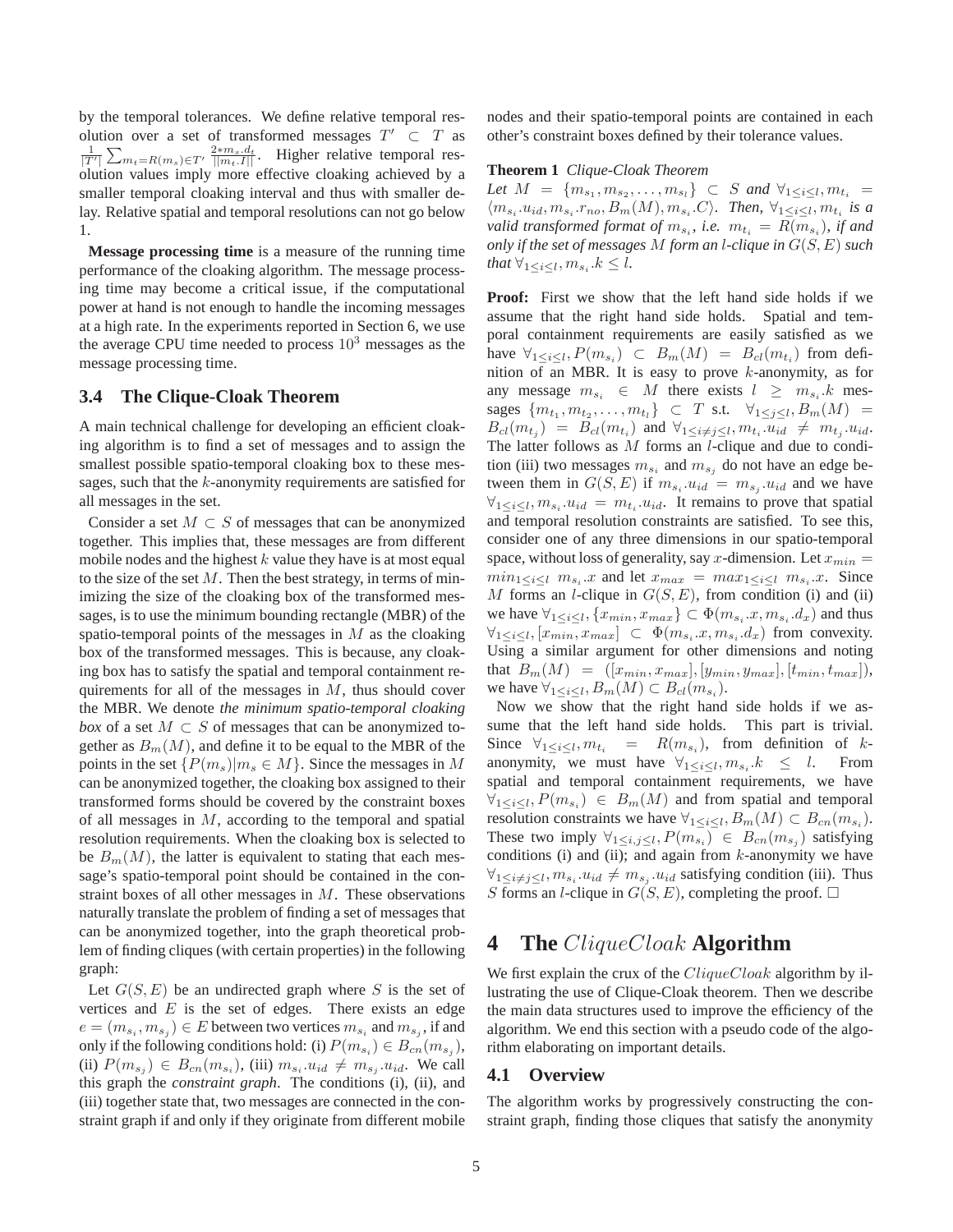constraints of all messages included in the clique, generating one MBR for the messages in each of such cliques, and removing cliques from the graph, all based on the Clique-Cloak theorem. Messages that can not be anonymized until their *deadline* are dropped. The deadline of a message is the high point along the temporal dimension in its spatio-temporal constraint box.

We describe the process with an example. Figure 1 shows four messages,  $m_1$ ,  $m_2$ ,  $m_3$ , and  $m_4$ . We assume that each message is from a different mobile node. We omitted the time domain in this example for ease of explanation, but the extension to spatio-temporal space is straightforward. Initially, first three of these messages are inside the system. *Spatial layout I* shows how these three messages spatially relate to each other. It also depicts the spatial constraint boxes of the messages. *Constraint graph I* shows how these messages are connected to each other in the constraint graph. Since the spatial locations of messages  $m_1$  and  $m_2$  are mutually contained in each others spatial constraint box, they are connected in the constraint graph and  $m_3$  lies apart by itself. Although  $m_1$  and  $m<sub>2</sub>$  form a 2-clique, they can not be transformed and removed from the graph. This is because  $m_2.k = 3$  and as a result the clique does not satisfy the Clique-Cloak theorem. *Spatial layout II* shows the situation after  $m_4$  arrives and *constraint graph II* shows the corresponding status of the constraint graph. With the inclusion of  $m_4$ , there exists only one clique whose size is at least equal to the maximum  $k$  value of the messages it contains. This clique is  $\{m_1, m_2, m_4\}$ . We can compute the MBR of the messages within the clique and use it as the spatiotemporal cloaking box of the transformed messages and then safely remove this clique. Figure 1 clearly shows that the MBR is contained by the spatial constraint boxes of all messages within the clique.

Although in the described example we have found a single clique immediately after  $m_4$  was received, we could have had cliques of different sizes to choose from. For instance, if  $m_4.k$ was 2, then  $\{m_3, m_4\}$  would have also formed a valid clique according to the Clique-Cloak theorem. We address the questions of *what* kind of cliques to search and *when* to search for such cliques, in more detail in Section 5.

### **4.2 Data Structures**

We briefly describe the four main data structures that are used in the *CliqueCloak* algorithm.

- *Message Queue*, Q*m*: Message queue is a simple FIFO queue, which collects the messages sent from the mobile nodes in the order they are received. The messages are popped from this queue by the algorithm in order to be processed.
- *Multi-dimensional Index*, I*m*: The multi-dimensional index is used to allow efficient search on the spatiotemporal points of the messages. For each message, say m*s*, in the set of messages that are not yet anonymized and are not yet dropped according to expiration condition (specified by the temporal tolerance),  $I_m$  contains a



Figure 1: Illustration of the Clique-Cloak Algorithm

three dimensional point  $P(m_s)$  as key, together with the message m*<sup>s</sup>* as data. The index is implemented using an in-memory R<sup>∗</sup>-tree in our system.

- *Constraint Graph*,  $G_m$ : The constraint graph is a dynamic in-memory graph, which contains the messages that are not yet anonymized and not yet dropped due to expiration. The structure of the constraint graph is already defined in Section 3.4. The multi-dimensional index  $I_m$  is mainly used to speedup the maintenance of the constraint graph  $G_m$ , which is updated when new messages arrive or when messages get anonymized or expired.
- *Expiration Heap*, H*m*: Expiration heap is a mean-heap, sorted based on the deadline of the messages. For each message, say m*s*, in the set of messages that are not yet anonymized and are not yet dropped due to expiration,  $H_m$  contains a deadline  $m_s.t + m_s.d_t$  as key, together with the message m*<sup>s</sup>* as data<sup>∗</sup>. Expiration heap is used to detect expired messages (i.e. messages that cannot be successfully anonymized), so that they can be dropped and removed from the system.

<sup>∗</sup>It is memory-wise more efficient to store only identifiers of messages as data in  $I_m$ ,  $G_m$ , and  $H_m$ ; and to keep a hash table to access real message content when needed. We do not reflect this level of detail in our description.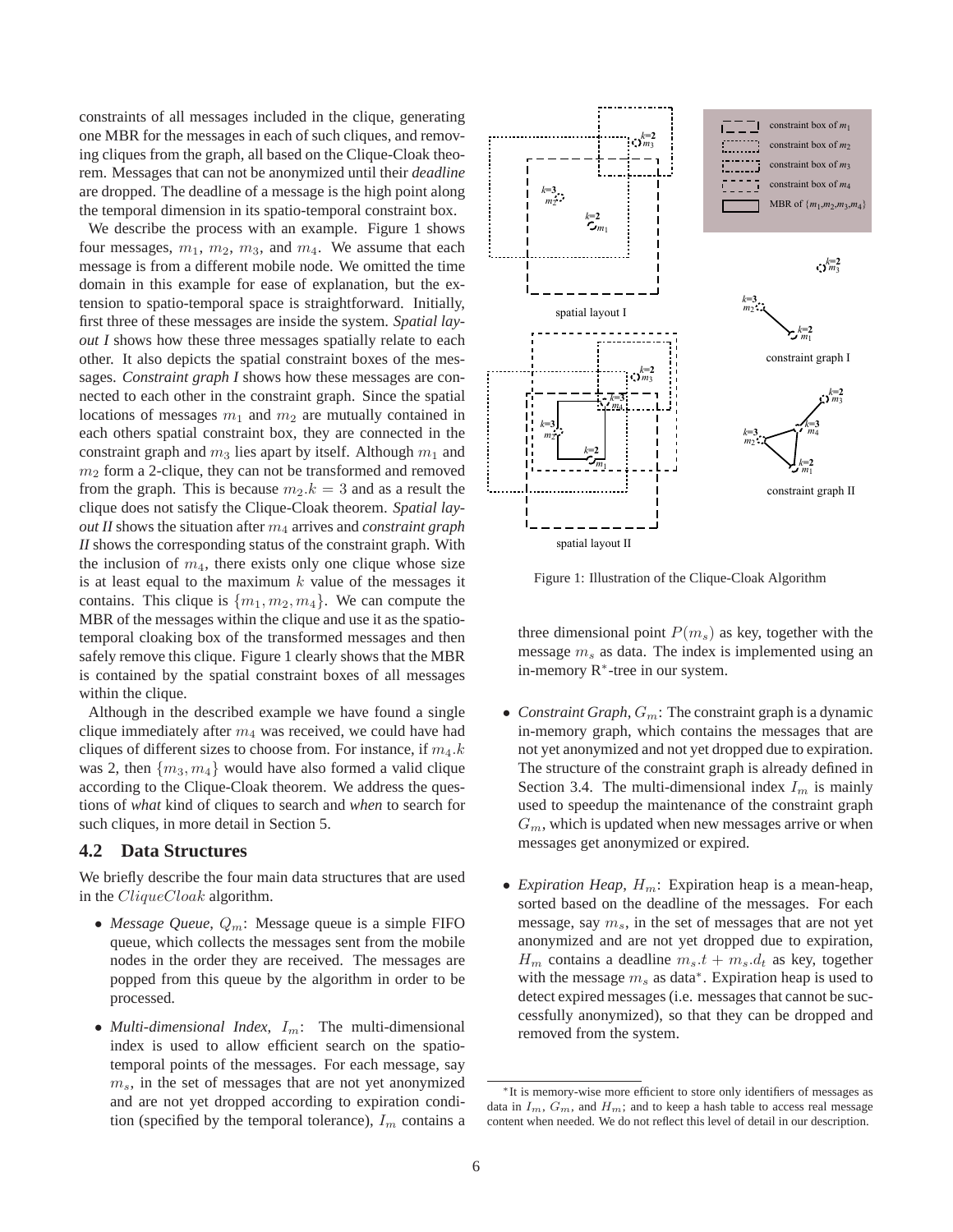#### **Algorithm 1** Clique-Cloak Algorithm

1:  ${G<sub>m</sub>}$  is the constraint graph 2:  $\{Q_m$  is the queue of incoming messages} 3:  ${I_m}$  is the index on spatio-temporal points of messages} 4:  ${H_m}$  is the min-heap consisting of message deadlines} 5: **while** TRUE **do** 6: **if**  $Q_m \neq \emptyset$  then 7:  $m_{s_c} \leftarrow$  Pop the first item in  $Q_m$ 8: Add  $m_{s_c}$  into  $I_m$  with  $P(m_{s_c})$ 9: Add  $m_{s_c}$  into  $H_m$  with  $(m_{s_c}.t + m_{s_c}.d_t)$ 10: Add the message  $m_{s_c}$  into  $G_m$  as a node 11:  $N \leftarrow$  Range search  $I_m$  using  $B_{cn}(m_{s_c})$ 12: **for all**  $m_s \in N$ ,  $m_s \neq m_{s_c}$  **do** 13: **if**  $P(m_{s_c}) \in B_{cn}(m_s)$  then 14: Add the edge  $(m_{s_c}, m_s)$  into  $G_m$ 15: **end if** 16: **end for** 17: { Find set of messages *M* in  $G_m$  s.t.  $m_{s_c} \in M$ ,  $|M|$  =  $m_{s_c}$ *k*,  $\forall_{m_s \in M}, m_s$ *.k*  $\leq |M|$ , and *M* forms a clique in  $G_m$ } 18:  $M \leftarrow \text{local-}k\text{.Search}(m_{s_c}, k, m_{s_c}, G_m)$ 19: **if**  $M \neq \emptyset$  then 20: **for all** *m<sup>s</sup>* in *M* **do** 21: Output transformed message  $m_t$  $\langle m_s.u_{id}, m_s.r_{no}, B_m(M), m_s.C \rangle$ 22: Remove the message *m<sup>s</sup>* from *G<sup>m</sup>* 23: Remove the message *m<sup>s</sup>* from *I<sup>m</sup>* 24: Pop the topmost element in *H<sup>m</sup>* 25: **end for** 26: **end if** 27: **end if** 28: **while** TRUE **do** 29:  $m_s \leftarrow$  Topmost item in  $H_m$ 30: **if**  $m_s.t + m_s.d_t < now$  then 31: Remove the message *m<sup>s</sup>* from *G<sup>m</sup>* 32: Remove the message *m<sup>s</sup>* from *I<sup>m</sup>* 33: Pop the topmost element in *H<sup>m</sup>* 34: **else** 35: **break** 36: **end if** 37: **end while** 38: **end while**

#### **4.3 Algorithmic Details**

We assume that the mobile nodes do not send new messages unless their previous messages are anonymized or explicitly dropped by the cloaking algorithm due to expiration. The pseudo code of the *CliqueCloak* algorithm is given in Algorithm 1. The algorithm works by continuously popping messages from the queue and processing them for  $k$ -anonymity in four steps.

The first step is to update the data structures with the new message, and to integrate the new message into the constraint graph. When a message,  $m_{s_c}$  is popped from the queue, it is inserted into the index  $I_m$  using  $P(m_{s_c})$ , inserted into the heap  $H_m$  using  $m_{s_c}t + m_{s_c}d_t$  and inserted into the graph  $G_m$  as **Algorithm 2** local-k\_Search(k,  $m_{s_c}$ ,  $G_m$ )

|     | 1: $U \leftarrow \{m_s m_s \in nbr(m_{s_c}) \text{ and } m_s.k \leq k\}$               |
|-----|----------------------------------------------------------------------------------------|
|     | 2: if $ U  < k - 1$ then                                                               |
|     | 3: return $\emptyset$                                                                  |
|     | $4:$ end if                                                                            |
|     | $5: l \leftarrow 0$                                                                    |
|     | 6: while $l \neq  U $ do                                                               |
|     | 7: $l \leftarrow  U $                                                                  |
|     | 8: for all $m_s \in U$ do                                                              |
|     | 9: <b>if</b> $( nbr(m_s) \cap U  < k - 2)$ then                                        |
|     | 10: $U \leftarrow U \setminus \{m_s\}$                                                 |
| 11: | end if                                                                                 |
|     | $12:$ end for                                                                          |
|     | 13: end while                                                                          |
|     | 14: Find any subset $M \subset U$ , s.t. $ M  = k - 1$ and $M \cup \{m_{s_c}\}\$ forms |
|     | a clique                                                                               |
|     | 15: return $M$                                                                         |

a node. Then the edges with vertex  $m_{s_c}$  are constructed in the constraint graph G*<sup>m</sup>* by searching the multi-dimensional index  $I_m$  using the spatio-temporal constraint box of the message, i.e.  $B_{cn}(m_{s_c})$ , as the range search condition. The messages whose spatio-temporal points are contained in  $B_{cn}(m_{s_c})$  are candidates for being m*<sup>s</sup><sup>c</sup>* 's neighbors in the constraint graph. These messages (denoted as  $N$  in the pseudo code) are filtered based on whether their spatio-temporal constraint boxes contain  $P(m_{s_c})$ . The ones that pass the filtering step (excluding  $m_{s_c}$  itself) become neighbors of  $m_{s_c}$  in the constraint graph. See lines 7-16 in the pseudo code.

The second step is to apply the *local-*k *search* algorithm to find a clique in the constraint graph. In local- $k$  search, we try to find a clique of size  $m_{s_c}$  k that includes the message  $m_{s_c}$ . The pseudo code of this step is given separately in Algorithm 2 as the function local- $k$ -Search. Note that the local- $k$ -Search function is called within Algorithm 1 (line 18) with parameter  $k$  set to  $m_{s_c}$  k. Before beginning the search, a set  $U \subset \text{nbr}(m_{s_c})$ is constructed such that for each element  $m_s \in U$ , we have  $m_s$ . $k \leq k$  (line 4). This means that the neighbors of  $m_{s_c}$ whose anonymity values are higher than  $k$  are simply discarded from  $U$ , as they cannot be anonymized with a clique of size  $k$ . Once this is done, the set  $U$  is iteratively filtered until there is no change (lines 5-13). At each filtering step, each message  $m<sub>s</sub> ∈ U$  is checked whether it has at least  $k-2$  neighbors in  $U$ . If not, the message cannot be part of a clique that contains  $m_{s_c}$ and has size  $k$ . After the set  $U$  is filtered, the possible cliques in  $U ∪ \{m_{s_c}\}\$  that contain  $m_{s_c}$  and have size k are enumerated and if one satisfying the k-anonymity requirements is found, the messages in that clique are returned. Although the general problem of finding cliques in a graph is *NP-Complete*, up to values of  $k = 10$ , (where  $k = 5$  is considered as a good level of anonymity [10]) the search step does not form a bottleneck.

The third step is to generate the  $k$ -anonymized messages to be forwarded to the external LBS providers. If a clique can be found, the messages in the clique (denoted as  $M$  in the pseudo code) are anonymized by assigning the MBR of the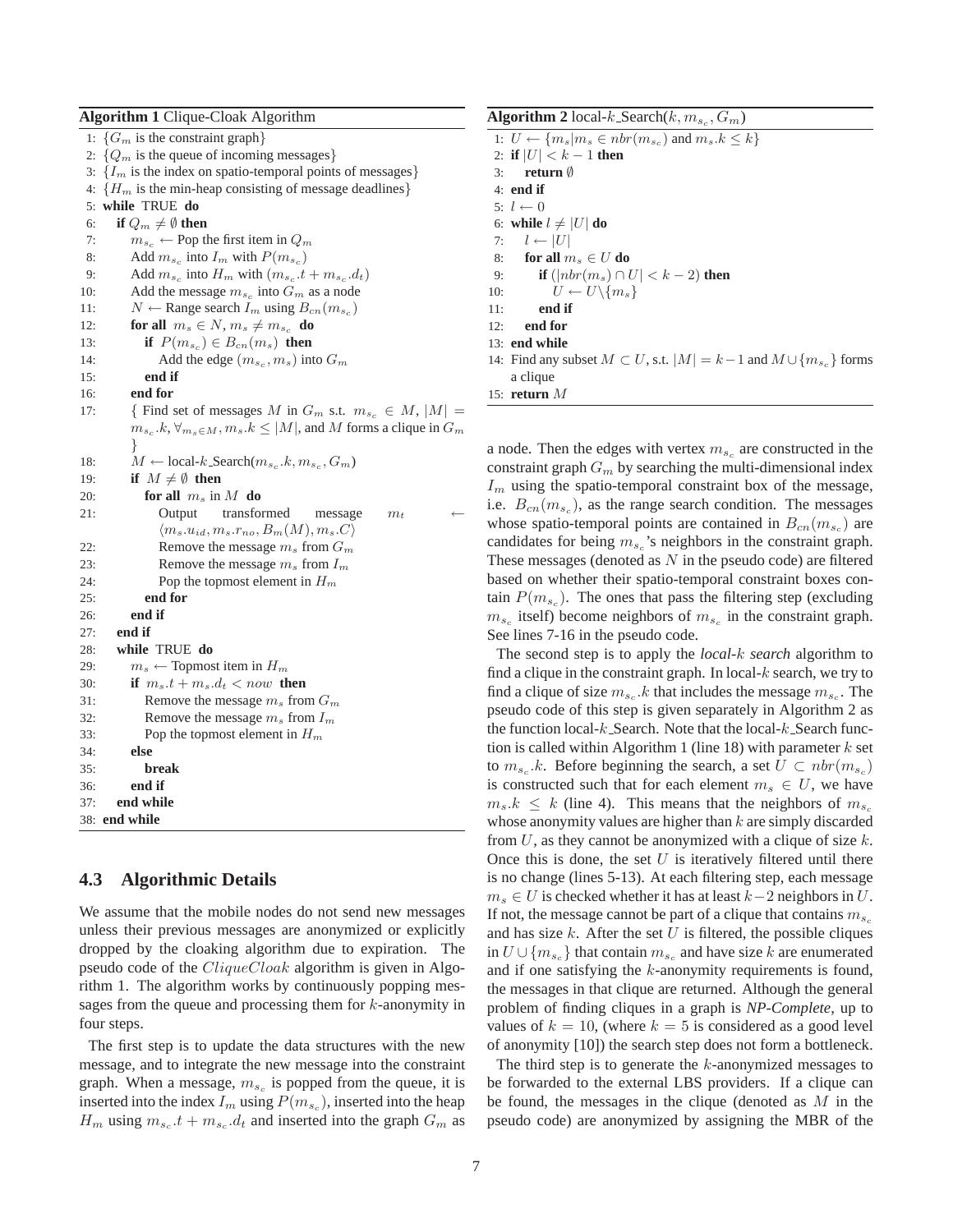spatio-temporal points of the messages in the clique,  $B_m(M)$ , as their cloaking box. Then they are removed from the graph  $G_m$ , as well as from the index  $I_m$  and the heap  $H_m$ . This step is detailed in the pseudo code through lines 19-27. In case a clique cannot be found, the message stays inside the system. It may be later picked up and anonymized during the processing of a new message or may be dropped due to expiration. We discuss some more advanced ways of searching cliques in the next section.

The fourth step is to clean the expiration heap. After the processing of each message, we check the expiration heap for any messages that has expired. The message on top of the expiration heap is checked and if its deadline has passed, it is removed. Such a message cannot be anonymized and is dropped. This step is repeated until a message whose deadline is ahead of the current time is reached. Lines 28-37 of the pseudo code deals with message expiration.

## **5 Alternative** *CliqueCloak* **Algorithms**

In this section, we describe an improvement to the clique search part of the algorithm, which makes use of a different criterion in determining what kinds of cliques are searched. We further discuss a variation of the basic algorithm, that uses a deferred policy with regard to when cliques are searched.

### **5.1 Nbr-***k* **Search**

When searching for a clique in the constraint graph, it is essential to ensure that the newly received message, say  $m_{s_c}$ , should be included in the clique. If there is a new clique formed due to the entrance of  $m_{s_c}$  into the graph, it must contain  $m_{s_c}$ . However, instead of searching a clique with size  $m_{s_c}$   $k$ , we can try to find out the biggest clique that includes  $m_{s_c}$   $k$ , of course making sure that all messages inside the clique has a  $k$  value at most equal to the size of the clique. There are two strong motivations behind the approach. First, by anonymizing a larger number of messages at once, it can provide higher success rate which also results in better performance, as the graph will become less crowded. Second, by anonymizing messages that have smaller  $k$ 's together with messages that have larger k's, it can provide higher relative level of anonymity. *Nbr-k* search takes the latter approach. Its pseudo code is given in Algorithm 3 as the nbr- $k$ -Search function.

Nbr- $k$  search first collects the set of  $k$  values the new message  $m_{s_c}$  and its neighbors  $nbr(m_{s_c})$  have, denoted as L in the pseudo code. The  $k$  values in  $L$  are considered in decreasing order until a clique is found or k becomes smaller than  $m_{s_c}$ .k (in which case the search returns empty set). For each  $k \in L$ considered, a clique of size  $k$  is searched by calling the localk Search function with appropriate parameters (see line 9). If such a clique can be found, the messages within the clique are returned. To integrate nbr-k search into the  $CliqueClock$  algorithm, we can simply replace line 18 of the Algorithm 1 with the call to nbr- $k$ . Search function.

| <b>Algorithm 3</b> nbr-k Search $(m_{s_c}, G_m)$ |                                                                     |  |
|--------------------------------------------------|---------------------------------------------------------------------|--|
|                                                  | 1: if $ nbr(m_{s_c})  < k - 1$ then                                 |  |
| 2.5                                              | return $\emptyset$                                                  |  |
|                                                  | $3:$ end if                                                         |  |
|                                                  | 4: $L \leftarrow \{m_s.k m_s = m_{s_c} \vee m_s \in nbr(m_{s_c})\}$ |  |
|                                                  | 5: for all distinct $k \in L$ in decreasing order do                |  |
| 6:                                               | if $k < m_{s_c}$ . k then                                           |  |
|                                                  | return $\emptyset$<br>7:                                            |  |
|                                                  | $8:$ end if                                                         |  |
|                                                  | 9: $M \leftarrow \text{local-}k\text{-Search}(k, m_{sc}, G_m)$      |  |
|                                                  | 10: if $M \neq \emptyset$ then                                      |  |
| 11:                                              | return $M$                                                          |  |
| 12.                                              | end if                                                              |  |
|                                                  | $13:$ end for                                                       |  |
|                                                  | 14: return $\emptyset$                                              |  |

### **5.2 Deferred** *CliqueCloak* **Algorithm**

So far we have only considered searching for cliques when each new message arrives. This may result in many unsuccessful searches, thus deteriorate the performance in terms of average time to process a message. Instead of immediately searching for a clique for each message, we can defer this processing. If a deferred message is not already anonymized (together with other messages) at the time of its expiration, we can search for a clique in order to anonymize it before it expires. However, this latter approach will definitely decrease the relative temporal resolution (close to 1). To overcome this, we can only perform the clique search phase for a new message  $m_{s_c}$ , if the number of neighbors it has at its arrival is larger than or equal to  $\alpha * m_{s_c}$ *k*. Here,  $\alpha \geq 1$  is a system parameter that adjusts the amount of messages for which the clique search is deferred. Smaller values pushes the algorithm toward immediate processing. We name this variation of the algorithm as Deferred CliqueCloak and the original algorithm as *Immediate CliqueCloak*. Deferred approach is expected to decrease the number of clique searches at the cost of making the data structures more crowded. As a result, its benefit in terms of performance with regard to message processing time is not clear when the required anonymity levels  $(k$  values) are not too high (which is the case in this work). However, it can improve performance when clique searches dominate the running time.

## **6 Experiments**

In this section, we present a set of experiments that demonstrates the performance of the CliqueCloak algorithm under different settings with regard to various metrics introduced in Section 3.3. We divided the experiments into two, namely *success rate* and *spatial/temporal resolution*.

In relation with success rate, we look into five different issues: (1) the effect of nbr-k and local-k on success rate, (2) the effect of nbr-k and local-k on relative anonymity levels and its association to success rate, (3) the effect of immediate and deferred processing on success rate and average message pro-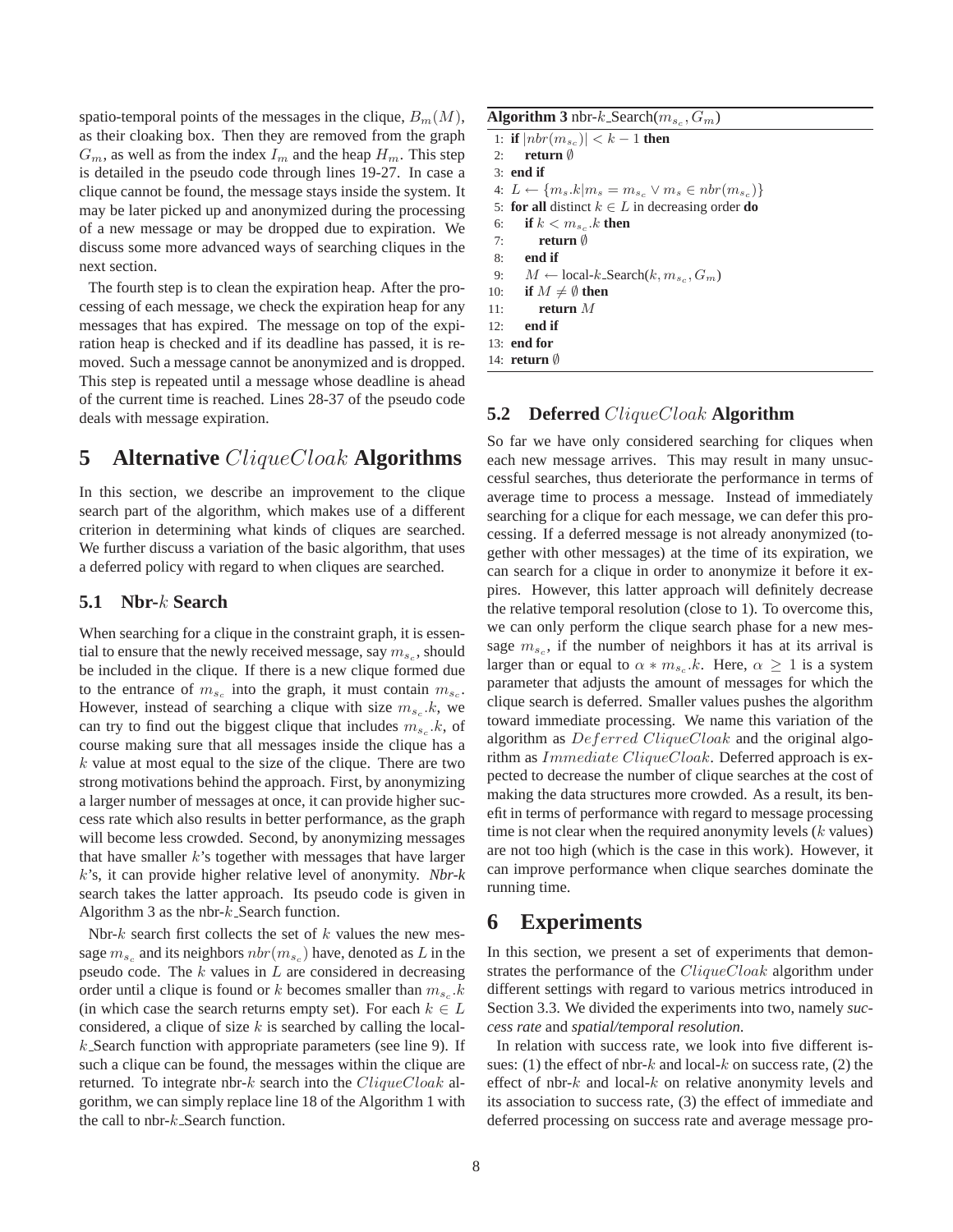

Figure 2: The trace generator

| Parameter                      | Default value    |
|--------------------------------|------------------|
| anonymity level range          | ${5, 4, 3, 2}$   |
| anonymity level zipf param     | 0.6              |
| mean spatial tolerance         | 100m             |
| variance in spatial tolerance  | $40m^2$          |
| mean temporal tolerance        | 30s              |
| variance in temporal tolerance | $12s^2$          |
| mean inter-wait time           | 15s              |
| variance in inter-wait time    | 6 e <sup>2</sup> |

Table 1: Message generation parameters

| mean of car speeds<br>for each road type     | $\{90, 60, 50\}$ km/h           |
|----------------------------------------------|---------------------------------|
| std.dev. in car speeds<br>for each road type | $\{20, 15, 10\}$ km/h           |
| traffic volume data                          | ${2916.6, 916.6, 250}$ per hour |

Table 2: Car movement parameters

cessing time, (4) the effect of message arrival rate and average temporal/spatial tolerances of messages on success rate, and (5) the effect of variance in temporal/spatial tolerances of messages on success rate. With regard to spatial/temporal resolution, we look into two issues: (1) relative spatial and relative temporal resolution distributions of anonymized messages, and (2) the effect of spatial and temporal tolerances on relative spatial and relative temporal resolution distributions of anonymized messages. Before presenting our experimental results, we first describe the trace generator used to generate realistic traces that are employed in the experiments and the details of our experimental setup.

We have developed a trace generator (shown in Figure 2), that simulates cars moving on roads and generates requests using the position information from the simulation. The trace generator loads real-world road data, available from National Mapping Division of the United States Geological Survey

(USGS) [13] in SDTS [19] format. We use transportation layer of 1:24K Digital Line Graphs (DLGs) as road data. We convert the graphs into Scalable Vector Graphic [17] format using the Global Mapper [9] software and use them as input to our trace generator. We extract three types of roads from the trace graph, class 1 (expressway), class 2 (arterial), and class 3 (collector). The generator uses real traffic volume data to calculate the total number of cars on each road type, as described by [10]. Once the number of cars on each type of road is determined, they are randomly placed into the graph and the simulation begins. Cars move on the roads and take other roads when they reach joints. The simulator tries to keep the fraction of cars on each type of road constant as time progresses. The cars change their speeds at each joint based on a normal distribution whose parameters are also input to the trace generator.

We used a map from Chamblee region of state of Georgia in USA to generate the trace used in this paper. Figure 2 shows this map loaded into the trace generator. The map covers a region of  $\approx 160 km^2$ . The mean speeds and standard deviations for each road type are given in Table 2. The traffic volume data is taken from [10] and is also listed in Table 1. These settings result in approximately 10,000 cars. The trace has a duration of one hour.

Each car generates several messages during the simulation. Each message specifies an anonymity level  $(k$  value) from the list  $\{5, 4, 3, 2\}$  using a zipf parameter of 0.6,  $k = 5$  being the most popular. The spatial and temporal tolerance values of the messages are selected independently using normal distributions whose default parameters are given in Table 1. Whenever a message is generated, the originator of the message waits until the message is anonymized or dropped, after which it waits for a normally distributed amount of time, called the *inter-wait time*, whose default parameters are also listed in Table 1. All parameters take their default values, if not stated otherwise. We change many of these parameters to observe the behavior of the algorithms in different settings.

For spatial points of the messages, the default settings result in anonymizing around 70% of messages with an accuracy of  $< 18m$  in 75% of the cases, which we consider to be very good when compared to the E-911 requirement of  $125m$  accuracy in 67% of the cases. For temporal point of the messages, the default parameters also result in a delay of  $< 10s$  in 75% of the cases and  $\lt$  5s in 50% of the cases. We discuss more details when we describe our experimental results.

#### **6.1 Success Rate**

Figure 3 shows the success rate for nbr- $k$  and local- $k$  approaches. The success rate is shown (on  $y$ -axis) for different groups of messages, each group representing messages with a certain  $k$  value (on  $x$ -axis). The two leftmost bars show the success rate for all of the messages. The wider bars show the actual success rate provided by the ClickCloak algorithm. The thinner bars represent a lower bound on the percentage of messages that cannot be anonymized no matter what algorithm is used. This lower bound is calculated as follows. For a message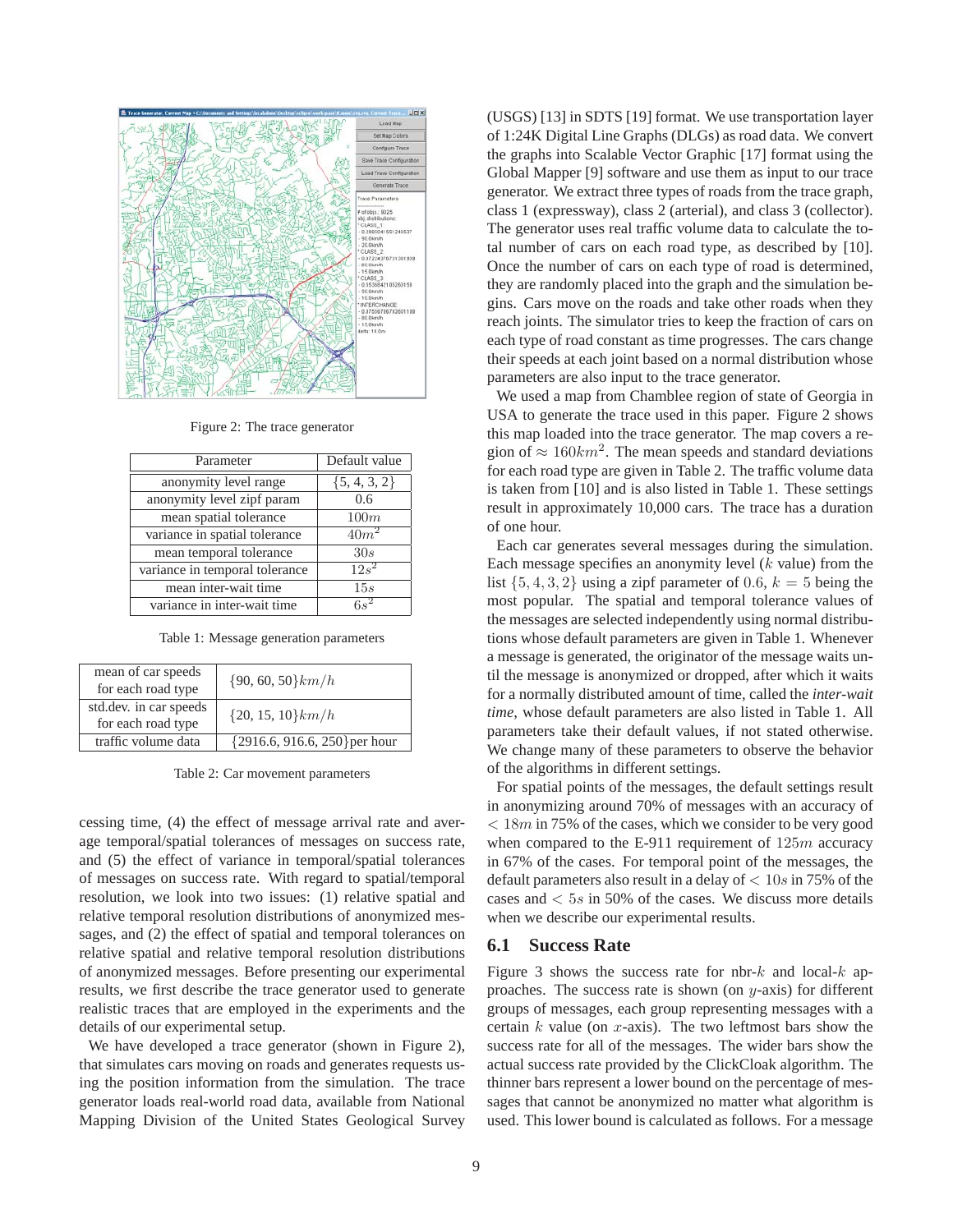





Figure 7: Success rate with respect to temporal tolerance with different inter-wait times

Figure 3: Success rates for different *k* values **1.7 nbr−***k*



Figure 4: Relative anonymity levels for different *k* values







Figure 6: Success rate as a function of variances in spatial and temporal tolerances

tolerance with different inter-wait times

 $m_s$ , if the set  $U = \{m_{s_i} | m_{s_i} \in S \land P(m_{s_i}) \in B_{cn}(m_s)\}\$ has size less than  $m_s.k$ , the message cannot be anonymized. This is because, the total number of messages that ever appear inside  $m_s$ 's constraint box are less than  $m_s.k$ . However, if the set U has size of at least  $m_s.k$ , the message  $m_s$  may still not be anonymized under a hypothetical optimal algorithm. This is because, the optimal choice may require to anonymize a subset of U that does not include m*s*, together with some other messages not in  $U$ . As a result, the remaining messages in  $U$ may not be sufficient to anonymize m*s*. It is not possible to design an on-line algorithm that is optimal in terms of success rate, due to the fact that such an algorithm will require future knowledge of messages, which is not known beforehand. If a trace of the messages is available, as in this work, the optimal success rate can be computed off-line. However, we are not aware of a time and space efficient off-line algorithm for computing the optimal success rate. As a result, we use a lower bound on the number of messages that cannot be anonyimized.

There are three observations from Figure 3. First, the nbr $k$  approach provides around 15% better average success rate than local-k. Second, the best average success rate achieved is around 70. Out of the 30% dropped messages, at least 65% of them cannot be anonymized, meaning that in the worst case remaining 10% of all messages are dropped due to nonoptimality of the algorithm with respect to success rate. If we

knew a way to construct the optimal algorithm (with a reasonable time and space complexity) given full knowledge of the trace, we could have got a better bound. Last, messages with larger  $k$  values are harder to anonymize. The success rate for messages with  $k = 2$  is around 30% higher than the success rate for messages with  $k = 5$ .

**50**

**100**

**mean spatial tolerance (m)**

**success rate**

success rate

Figure 4 shows the relative anonymity level for nbr- $k$  and  $\text{local-}k$  approaches. The relative anonymity level is shown (on y-axis) for different groups of messages, each group representing messages with a certain  $k$  value (on  $x$ -axis). Nbr- $k$  shows a relative anonymity level of 1.7 for messages with  $k = 2$ , meaning that on the average these messages are anonymized with  $k = 3.4$  by the algorithm. Local-k shows a lower relative anonymity level of 1.4 for messages with  $k = 2$ . This gap between the two approaches vanishes for messages with  $k = 5$ , since both of the algorithms do not attempt to search cliques of sizes larger than the maximum of the  $k$  values specified by the messages. The gap in relative anonymity level between nbr- $k$  and local- $k$  shows that the former approach is able to anonymize messages with smaller  $k$  values together with the ones with higher  $k$  values. This is particularly good for messages with higher  $k$  values, as they are harder to anonymize. This also explains why nbr- $k$  results in better success rate.

Figure 5 plots the average success rate  $(y\text{-axis on the left side})$ and the message processing time  $(y\text{-axis on the right side})$  for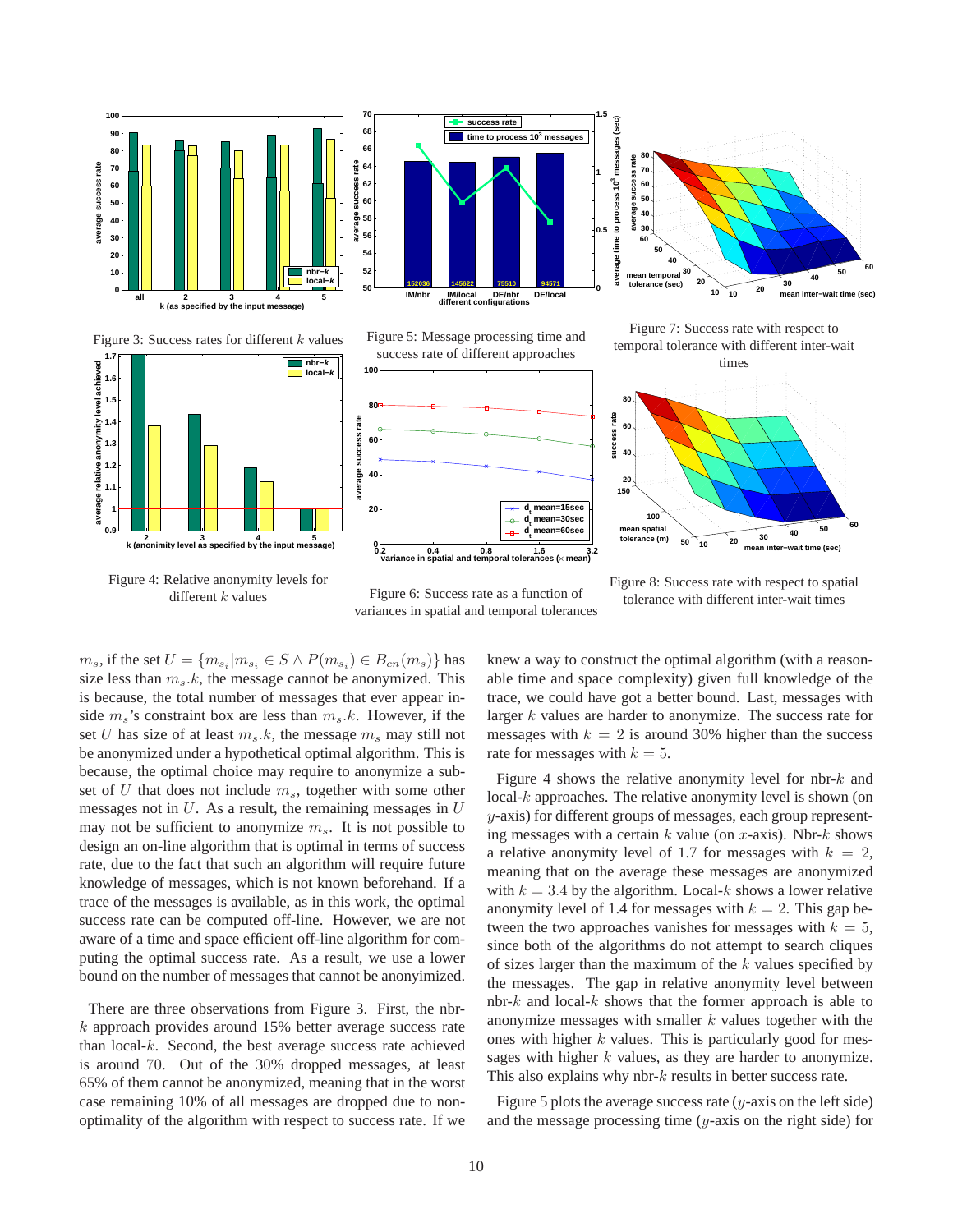

Figure 9: Relative temporal and spatial resolution distributions

nbr- $k$  and local- $k$  search approaches with immediate or deferred processing mode. For deferred processing mode  $\alpha$  is taken as 1.4 (as it gave the highest success rate). Other than the immediate approach providing better success rate than the deferred approach, the surprising observation from the figure is that, deferred approach does not provide improvement in terms of message processing time. Figure 5 also shows (above the  $x$ -axis) the number of times clique search is performed for different approaches. Although the deferred approach results in slightly higher message processing time, it decreases the number of times the clique search is performed around 50% (for nbr- $k$ ). Here is the reason that the deferred approach still performs worse in terms of total processing time: For  $k \leq 10$  the index update dominates the cost of processing the message and the deferred approach results in a more crowded index. However, the deferred approach is promising in terms of message processing time, for cases where  $k$  values are really large (thus clique search dominates the cost). Another potential enhancement is to design a more efficient multi dimensional index to replace the in-memory  $R^*$  tree.

Figure 6 plots the success rate for different mean temporal tolerances and different variances in temporal and spatial tolerances. It shows that the algorithm is much less sensitive to the changes in the variances of the spatial and temporal tolerances than the mean temporal tolerance. For instance, when the mean temporal tolerance is 60s, changing the variance in both spa-



Figure 10: Relative temporal and spatial resolution cdfs for various settings

**sf = 0.5 sf = 0.75 sf = 1 sf = 1.25 sf = 1.5**

tial and temporal tolerances from 0.2 times their means to 1.6 times their means only decreases the success rate from 80 to 75; whereas decreasing the mean temporal tolerance from  $60s$ to 15s decreases the success rate by approximately 40% of its success rate (for instance from 80 to 50 when variances are equal to 0.2 times their means).

Figure 7 plots the average success rate as a function of mean inter-wait time and mean temporal tolerance. Similarly, Figure 8 plots the average success rate as a function of mean interwait time and mean spatial tolerance. For both of the figures, the variances are always set to 0.4 times the means. We observe that, the smaller the inter-wait time, the higher the success rate. For smaller values of the temporal and spatial tolerances, the decrease in inter-wait time becomes more important, in terms of keeping the success rate high. When the inter-wait time is high, we have a lower rate of messages coming into the system. Thus, it becomes harder to anonymize messages, as the constraint graph becomes sparser. Both spatial and temporal tolerances has tremendous effect on the success rate. Although high success rates (around 85) are achieved with high temporal and spatial tolerances, as we will show in the next section, the relative temporal and spatial resolutions are much larger than 1 in such cases, meaning that the system assigns much smaller spatio-temporal cloaking boxes to the messages compared to the constraint boxes.

### **6.2 Spatial/Temporal Resolution**

In Section 6.1, we have showed that one way to improve success rate is to increase the spatial and temporal tolerance values specified by the messages. In this section, we show that the CliqueCloak algorithm has the nice property that, for most of the anonymized messages, the cloaking box generated by the algorithm is much smaller than the constraint box of the received message (specified by the tolerance values), resulting in higher relative spatial and temporal resolutions.

Figure 9(a) plots the frequency distribution (on the y-axis) of the relative temporal resolutions (on the  $x$ -axis) of the anonymized messages. Figure 9 shows that in 75% of the cases